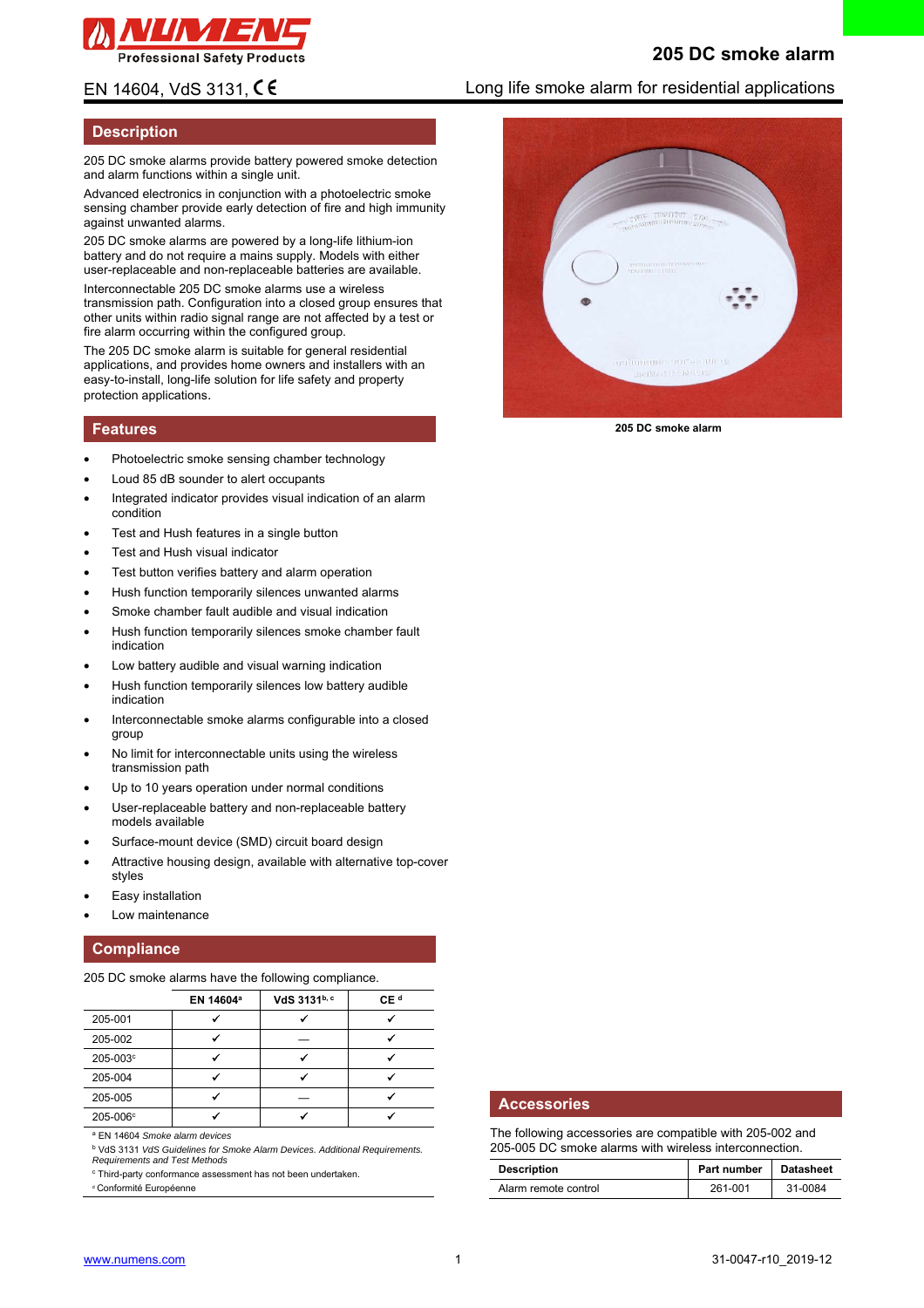## **Specifications**

|                                                        | 205-001<br>205-003<br>205-004<br>205-006                                                                                                           | 205-002<br>205-005                                                 |  |  |
|--------------------------------------------------------|----------------------------------------------------------------------------------------------------------------------------------------------------|--------------------------------------------------------------------|--|--|
| <b>Power Supply</b>                                    | DC <sub>3</sub> V                                                                                                                                  |                                                                    |  |  |
| Power source                                           |                                                                                                                                                    |                                                                    |  |  |
| Quiescent current                                      | $2 \mu A$                                                                                                                                          | $5 \mu A$                                                          |  |  |
| Quiescent condition indication a                       |                                                                                                                                                    | Flashing red LED every 40 s                                        |  |  |
| Battery life expectancy                                | 10 years                                                                                                                                           | 5 years                                                            |  |  |
| Low battery indication                                 | Short audible signal every 40 s, synchronized with a single flash of the red LED, for 30 days                                                      |                                                                    |  |  |
| Low battery hush indication b                          | Flashing red LED every 20 s                                                                                                                        |                                                                    |  |  |
| Low battery hush time                                  | 10 <sub>h</sub>                                                                                                                                    |                                                                    |  |  |
| <b>Alarm Condition</b>                                 |                                                                                                                                                    |                                                                    |  |  |
| Alarm response threshold                               | $(0.08 \sim 0.15)$ dB/m                                                                                                                            |                                                                    |  |  |
| Alarm condition audible indication output <sup>a</sup> | $\geq$ 85 dB @ 3 m (0.5 s on / 0.5 s off)                                                                                                          |                                                                    |  |  |
| Alarm condition visual indication <sup>a</sup>         | Flashing red LED every 1 s                                                                                                                         |                                                                    |  |  |
| Alarm condition current                                | 50 mA                                                                                                                                              | 65 mA                                                              |  |  |
| Alarm condition hush indicator                         | Device entering the Alarm condition: Flashing red LED every 1 s<br>Interconnected devices configured as a closed group: Flashing red LED every 6 s |                                                                    |  |  |
| Alarm condition hush time                              | 9 min                                                                                                                                              |                                                                    |  |  |
| <b>Test Condition</b>                                  |                                                                                                                                                    |                                                                    |  |  |
| Test condition audible indication output <sup>c</sup>  | ≥ 85 dB @ 3 m (0.5 s on / 0.5 s off)                                                                                                               |                                                                    |  |  |
| Test condition visual indication                       | Device under test: Flashing red LED every 1 s<br>Interconnected devices configured as a closed group: Flashing red LED every 40 s                  |                                                                    |  |  |
| <b>Fault Condition</b>                                 |                                                                                                                                                    |                                                                    |  |  |
| Smoke chamber fault indication                         | Short audible signal every 40 s and a single flash of the red LED midway between the audible<br>indications                                        |                                                                    |  |  |
| Smoke chamber fault hush indication                    |                                                                                                                                                    | Flashing red LED every 20 s                                        |  |  |
| Smoke chamber fault hush time                          |                                                                                                                                                    | 10 <sub>h</sub>                                                    |  |  |
| <b>Wireless Interconnection</b>                        |                                                                                                                                                    |                                                                    |  |  |
| Wireless radio interconnection operating frequencies   |                                                                                                                                                    | 433 MHz, 868 MHz, 915 MHz                                          |  |  |
| Number of interconnected devices                       | $\overline{\phantom{0}}$                                                                                                                           | No limit within signal range                                       |  |  |
| Maximum distance between interconnected devices d      |                                                                                                                                                    | 500 m                                                              |  |  |
| Group mode configuration indication on master device   |                                                                                                                                                    | Flashing red LED every 0.5 s followed by a<br>short audible signal |  |  |
| Group mode connection indication on slave device(s)    |                                                                                                                                                    | Flashing red LED every 0.5 s followed by a<br>short audible signal |  |  |
| Group mode cancellation indication                     |                                                                                                                                                    | Double flash of red LED together with two short<br>audible signals |  |  |
| Group mode configuration timeout                       |                                                                                                                                                    | 50 <sub>s</sub>                                                    |  |  |
| <b>Environmental</b>                                   |                                                                                                                                                    |                                                                    |  |  |
| Operating temperature                                  | $(0 - +55)$ °C                                                                                                                                     |                                                                    |  |  |
| Operating humidity                                     | $(10 \sim 95)$ % RH, non-condensing                                                                                                                |                                                                    |  |  |
| Storage temperature                                    | $(-25 - 80)$ °C                                                                                                                                    |                                                                    |  |  |
| Storage humidity                                       | $(0 \sim 98)$ % RH, non-condensing                                                                                                                 |                                                                    |  |  |
| <b>Miscellaneous</b>                                   |                                                                                                                                                    |                                                                    |  |  |
| Dimensions                                             |                                                                                                                                                    | $\Phi$ 100 mm $\times$ 36 mm                                       |  |  |

a Including all wireless interconnect devices configured in the same closed group.

b Wireless interconnection feature is disabled during a low battery condition. Each unit will continue to function independently as a stand-alone smoke alarm.

c Following completion of a Test, the audible test signal from interconnected devices may take up to 10 s to silence.

d Distance in free air.